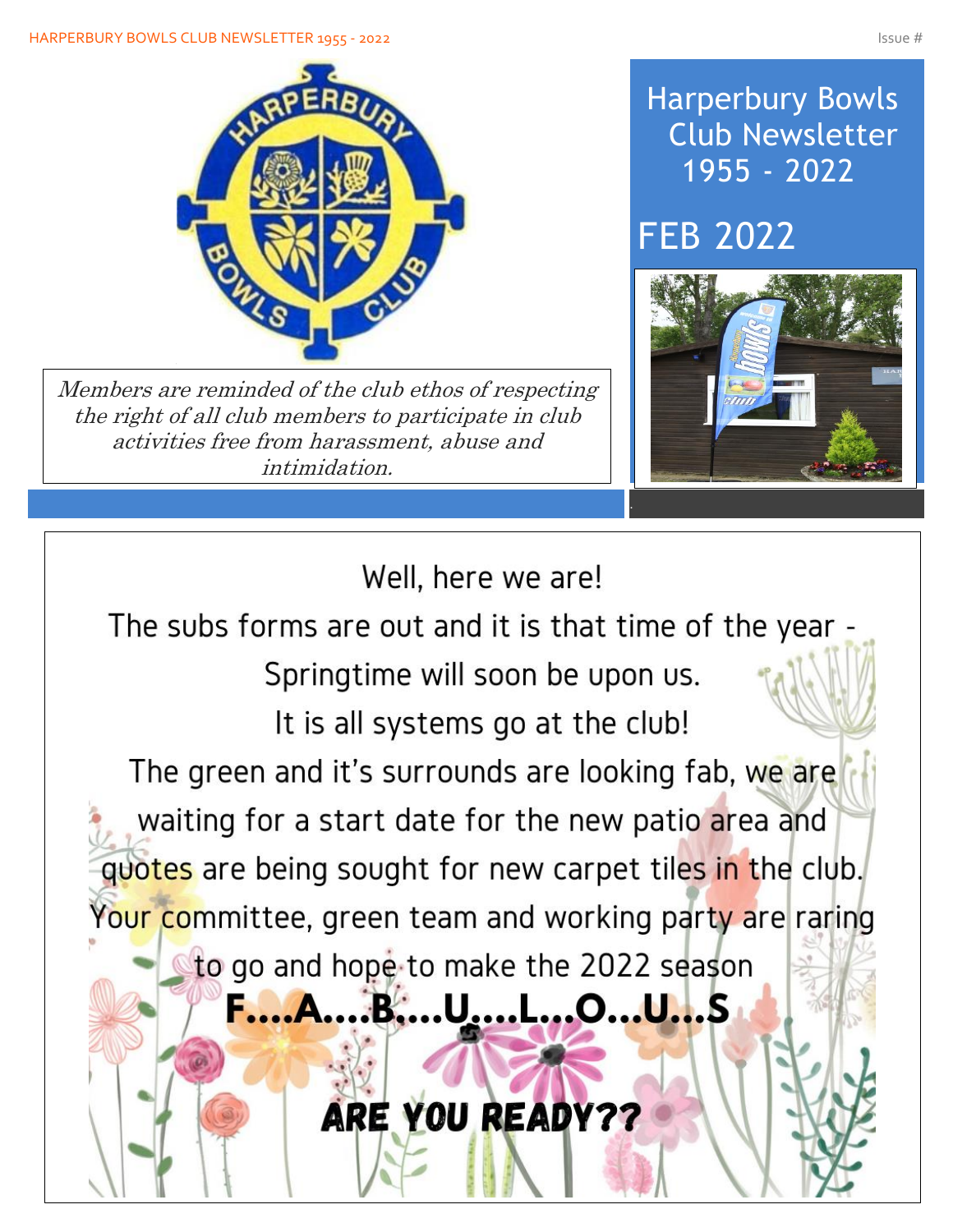

Í

 $\overline{\phantom{a}}$ 

I

I

I

I

I

I

I

I

# Can you help us get ready for the 2022 season?

We would be very grateful if members could help us get the club ready for our opening weekend of 9th April by using the week before 4 - 8th to get involved with the spring clean.

This is very much a case of many hands etc and involves

- removing all the cobwebs from those places cobwebs gather throughout the club
- cleaning the fridge and freezer
- giving the changing rooms and toilets a good going over
- cleaning the carpets in the club, ladies and gents
- washing the nets and curtains
- removing the floor covering protecting the kitchen floor lifting all the equipment off the floor and giving the kitchen floor a good scrub
- washing the crockery and cutlery and cleaning the draws and cupboards inside and out.
- The windows also need a clean
- the new roof for the big gazebo needs putting on.

Some members have already volunteered for some of these jobs so thank you.

Curtains and Nets - Keith and Eileen

Windows - Peter C

Cutlery 1 draw - Mo Pugh

Crockery - All done except cups - Deb, Mo Plum, Hils, Margaret L.

Roof on the gazebo - Peter and Dave

There is a book in the kitchen where completed jobs can be recorded so that we are not doubling up.



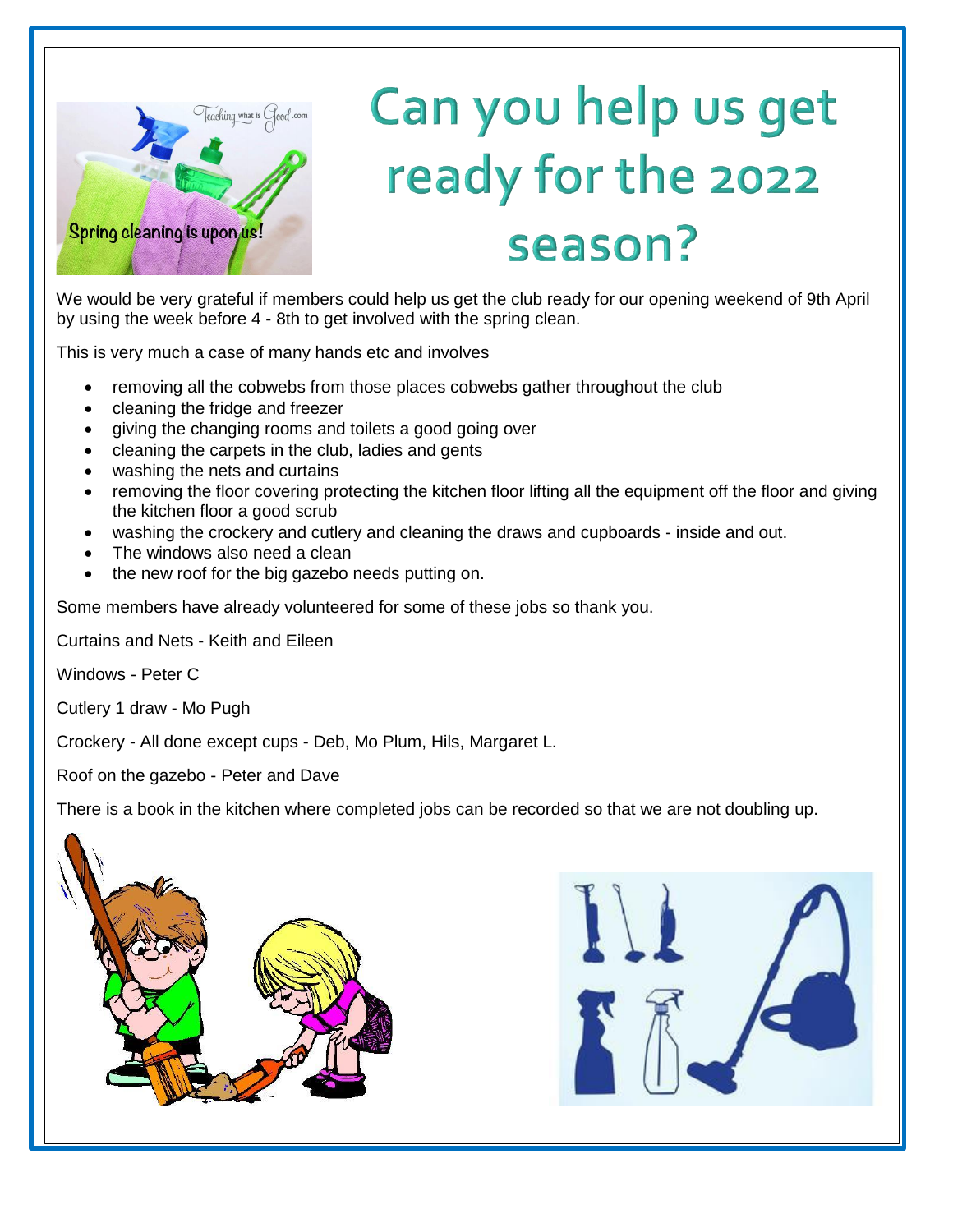# **Committee News**

### **Cleaning Rota**

To help keep the club looking it's best there is a cleaning rota attached to the email. If you cannot make your cleaning date please try and get someone to swap with you and update the master copy in the club. A few members missed their cleaning slots last year and other members stepped in on the day of a game to keep the toilets clean and to put the hoover round. It takes a couple of hours with 2 members so please take your turn. Cleaning is usually done on the Friday but a Thurs is ok and the Saturday morning if the Friday is not possible.

There is guidance on the wall in the kitchen as to what needs doing and we ask that members use the cleaning products under the sink or in the toilets as we have to keep a record of what we use for COSHH.

Likewise, there are buckets and mops allocated to certain areas of the club and a hoover in the cupboard by the bar. We call it the cupboard under the stairs lol.

Please ask one of the committee when you are up the club if you need anymore info.



We are delighted to let you know that the position for a **RAFFLE person EXTRAORDINAIRE** has been filled.

Three fabulous members have put themselves forward to sort out the home game raffles.

Jill Alsop

Gwen Richards

Barbara Anstey.

Thank you SO much for volunteering and I will catch up soon for a chat.

The position is still available for a TEAM of **Groovy Grass Cutters.**

#### *This has been a trickier one to find volunteers for.*

So far we have:

Tim

Aaron

֓ Deb

Dave

 To achieve that we need 4 more names please. PLEASE get in touch if you can help us. You will be pleased We were hoping for a lot more able-bodied members to join us so that we would all have one session a month. to know our 2 lawn mowers are not pusher ones!





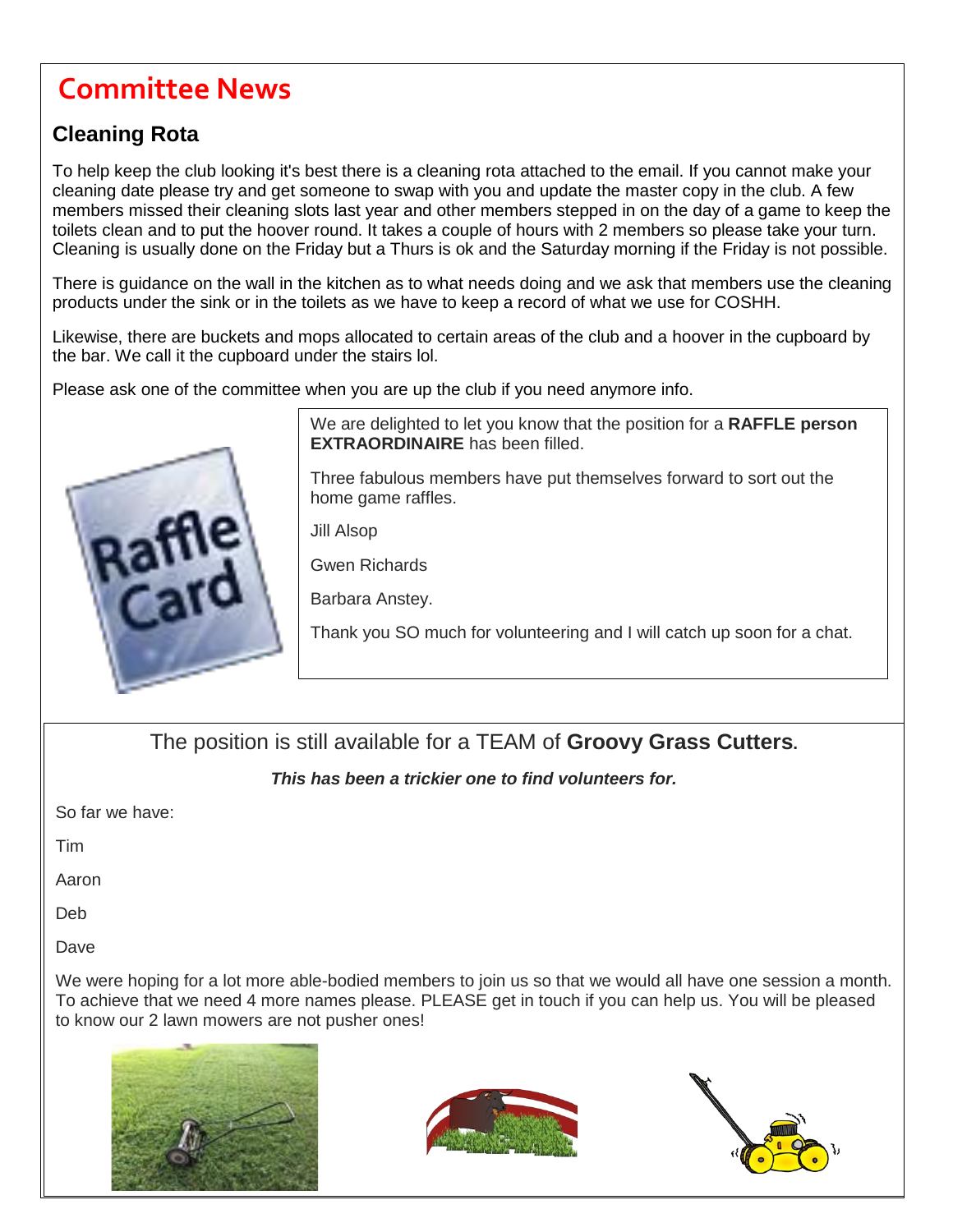## Captains Report.



A MASSIVE thank you to all the members who have supported the indoor games over the winter. It was lovely to meet up and stay in touch with you.

The season starts on SATURDAY  $9<sup>th</sup>$  April with a Chocolate Drive at 2pm. This is a great chance to have a bowl on the green, get a feel for outdoor bowls again and you will of course win a bar of choc! A bit of fun on a Saturday afternoon. So we can make sure we have enough prizes you will need to put your name down for this please with registration at 2pm prompt.

## Captains V President Game Sunday 10<sup>th</sup> April.

This is the first official game of the season and usually a close fought contest! Again this year it is a mother V daughter affair and the Presidents team will be looking for a win this year having been beaten last year by the Captains team 3 rinks to 1.

The team selection sheets are up and to save you having to turn the alarm off and then re set it when you leave I have put them where the picked team sheets usually go. It would be lovely to try and get as many members as possible up the club for this first game. We will be having a cream tea after the game.

The alarm is easy to sort out. When you go into the club having put *usual code* into the door keypad, you will hear the alarm beeping. Go to the keypad next to the door and put that code in again. The alarm will stop beeping. If you need your specs to see the numbers make sure you have them on before you open the door.

When you leave, close all windows and the curtains, put that code into the keypad by the door, the alarm will beep, close the door, put the code in again on the keypad on the door and lift the handle to bring the lock mechanism down. The alarm will stop at some point once the door is shut. Please wait to make sure it does.

If when you go into the club the alarm is NOT beeping this means it has NOT been set so you DO NOT have to put the code in. Try and set it when you leave though. It has been installed to try and protect our club house and all it contains so needs to be set and active.

Looking forward to catching up with everyone again although I have seen quite a few members at the indoor games and at the games afternoons on Mondays.

See you all soon Debs

#### **COMMITTEE NEWS CONTINUED……………………**

The subs form is attached with the competition entry form on the bottom bit. Please read it all through as the dates for the 'play on' pairs comps are on there. The singles comps are all 'play by' dates as usual. If you would like to enter please fill in the bottom part of the subs form and include the competition fee in your final payment,

You can either do a bank transfer for your payment and email your form to Peter, post it all to Peter with a cheque, drop the form and cheque/cash off to Deb or Peter or bring it to the Subs night at the club on THURS 17<sup>th</sup> March from 7pm. All by  $1<sup>st</sup>$  APRIL please so that everyone is ready and registered for our opening weekend.

The tea rota is also attached and like the cleaning one if you cant make your allocated game please try and find a swap and change on the master copy up the club. If you can tick your box on both rota's it will save us chasing you up to make sure you have the date down in your diaries.

The weekday home games will be tea and biscuits with a raffle and the home weekend games either a Cream tea or tea and cake with a raffle. If you are down for a weekend game the choice of either a cream tea or tea and cake is yours. If there are 2 home weekend games please liaise with the other caterers to see who is providing what so that there is some variety.

The friendly game match fees are now included in the £100 subs unless there is a meal involved – Hatfield and the Ron Gray Trophy home and away, Stuart Mather trophy – home and away and the London Welsh game will all carry a match fee.